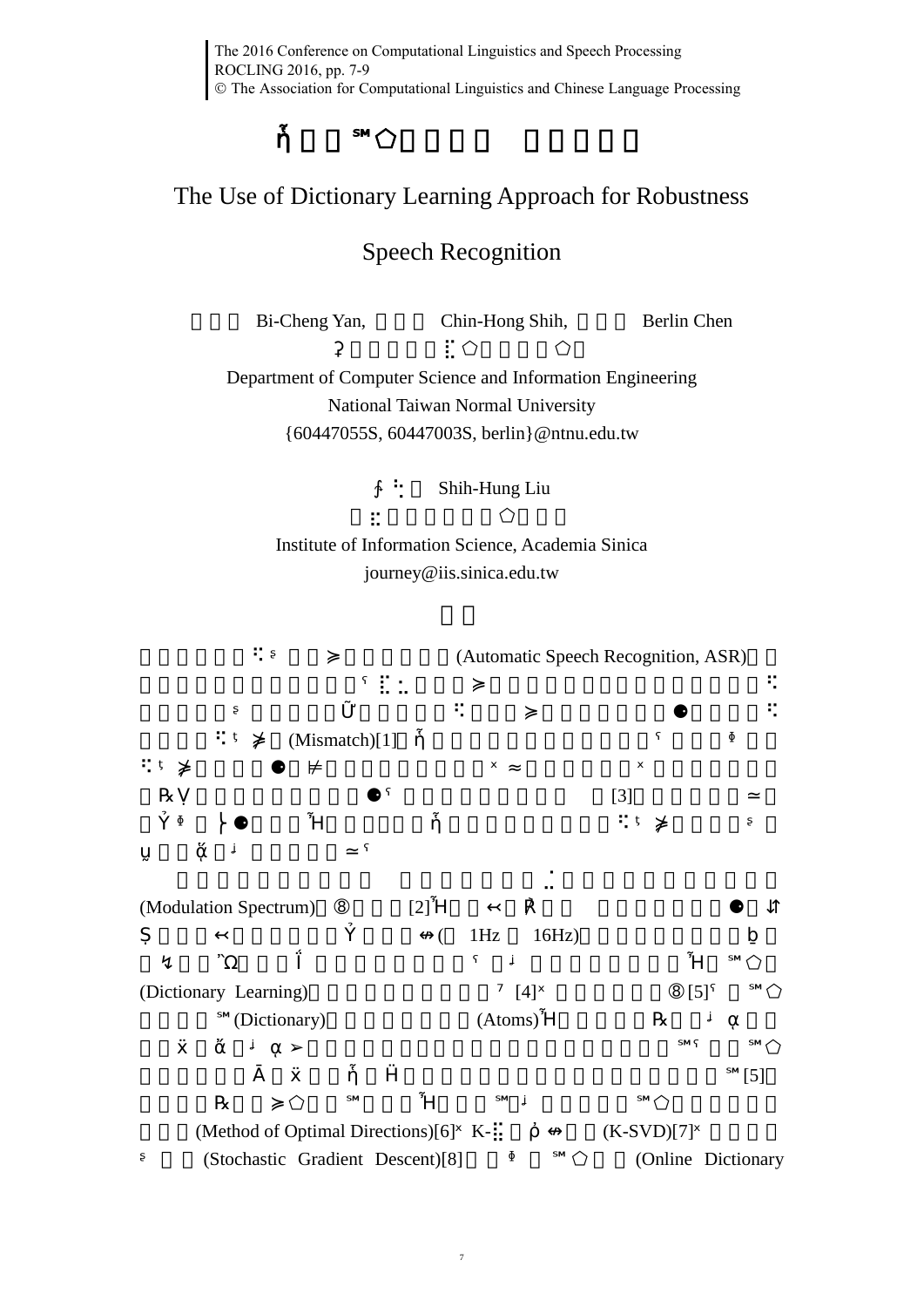Learning[\)\[9\]](#page-2-3)

K(K-SVD)
(Dictionary Learning)㕤↮妋婧嬲柣嬄䘬⻟⹎(Magnitude)ㆸ↮炻⛐㚨⮷⊾怬⍇妲嘇婌ⶖᶼ⛐℞

K-SVD

 $[10]$ 

Aurora-2

㝄栗䣢䚠庫㕤ἧ䓐㠭䇦Ὰ柣嬄Ὢ㔠(Mel-Frequency Cepstral Coefficient, MFCC)

(Advanced Front-End, AFE)

(Cepstral Mean and Variance Normalization, CMVN) (Histogram Equalization, HEO)

斄挝⫿: ⻟⿏ˣ婆枛彐嬀ˣ婧嬲柣嬄ˣ䦨䔷䶐䡤ˣ⫿℠⬠佺ˤ

(104-2911-I-003-301) (MOST 104-2221-E-003-018-MY3  $MOST \ 105 - 2221 - E - 003 - 018 - MY3)$ 

- <span id="page-1-0"></span>[1] J. Tabrikian, G. S. Fostck and H. Messer, "Detection of environmental mismatch in a shallow water waveguide," IEEE Transactions on Signal Processing, 47(8), pp. 2181–2190, 1999.
- <span id="page-1-2"></span>[2] C.P. Chen and J.A. Bilmes, "MVA processing of speech features," IEEE Transactions on Audio Speech and Language Processing, 15(1), pp. 257–270, 2007.
- <span id="page-1-1"></span>[3] J. Li, L. Deng, Y. Gong and R. Haeb-Umbach, "An overview of noise-robust automatic speech recognition," IEEE/ACM Transactions on Audio, Speech and Language Processing, 22(4), pp. 745–777, 2014.
- <span id="page-1-3"></span>[4] C. Lu, J. Shi and J. Jia, "Online robust dictionary learning," in Proc. of CVPR, pp. 415–422, 2013.
- <span id="page-1-4"></span>[5] J. F. Gemmeke, T. Viratnen and A. Hurmalainen, "Exemplar-based sparse representations for noise robust automatic speech recognition," IEEE Transactions on Audio, Speech and Language Processing, 19(7), pp. 2067–2080,

8